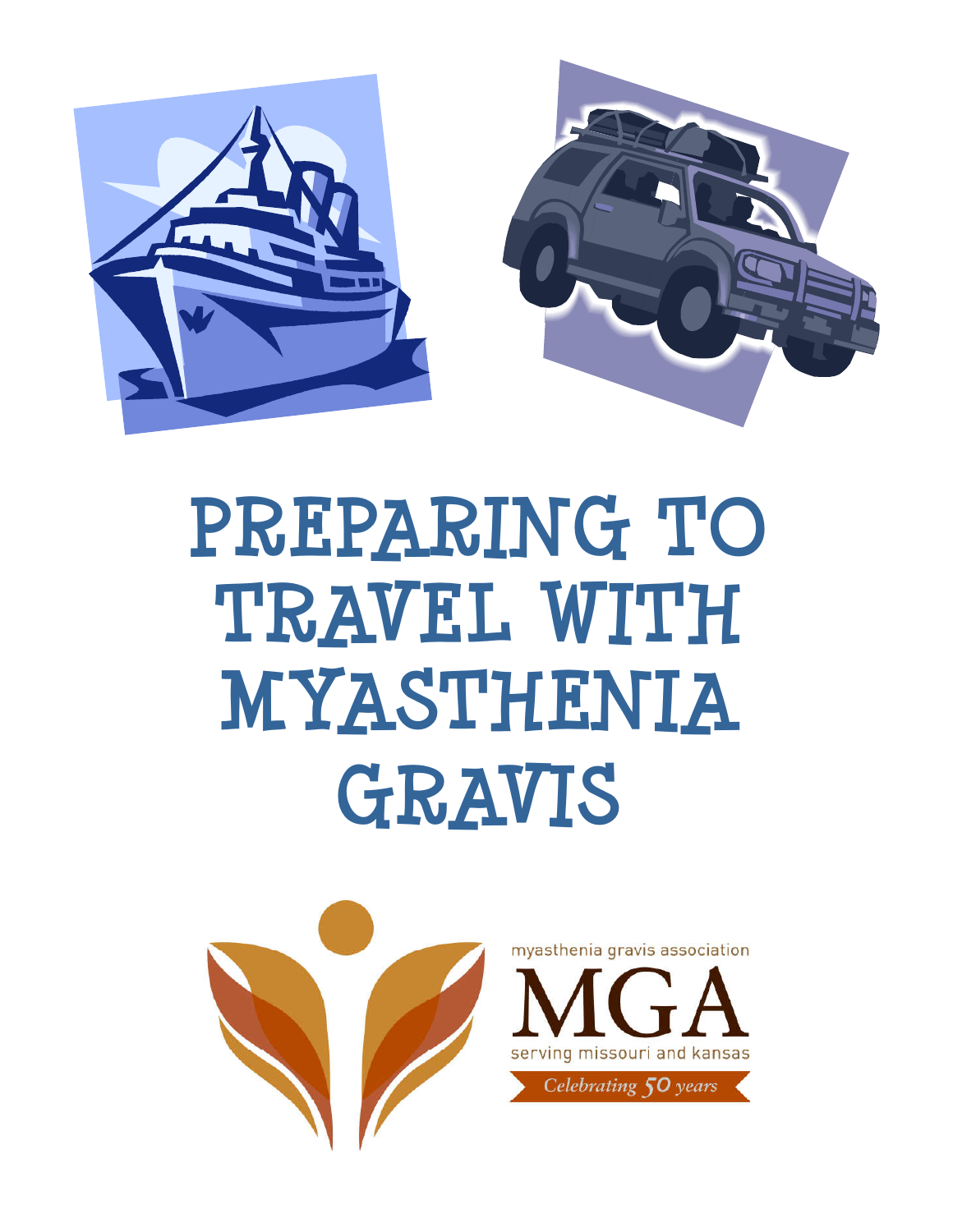# TABLE OF CONTENTS

| PLANNING THE TRIP                            | PAGE 1            |
|----------------------------------------------|-------------------|
| WHAT, ME TRAVEL?                             | PAGE 1            |
| BECOMING COMFORTABLE WITH DISCUSSING YOUR MG | PAGE <sub>2</sub> |
| WHAT IS MYASTHENIA GRAVIS?                   | PAGE 3            |
| <b>HOW MG AFFECTS YOU</b>                    | PAGE 3            |
| <b>YOUR TRAVELING COMPANION</b>              | PAGE 3            |
| <b>GENERAL TRAVELING TIPS</b>                | PAGE 4            |
| <b>LUGGAGE</b>                               | PAGE 5            |
| <b>INFORMATION YOU SHOULD BRING ALONG</b>    | PAGE 6            |
| <b>MY TRIP DIARY</b>                         | PAGE 7            |
| <b>MEDICATIONS</b>                           | PAGE 7            |
| RESEARCH & CREATE AN ITINERARY               | PAGE 9            |
| <b>TRAVELING BY TRAIN</b>                    | PAGE 9            |
| <b>TRAVELING BY CAR</b>                      | PAGE 10           |
| <b>TRAVELING BY BUS</b>                      | PAGE 11           |
| <b>TRAVELING BY AIR</b>                      | PAGE 11           |
| <b>AIRPORT SECURITY</b>                      | PAGE 13           |
| FLYING WITH PORTABLE OXYGEN                  | PAGE 13           |
| <b>HOTELS</b>                                | PAGE 14           |
| <b>CRUISING</b>                              | PAGE 14           |
| <b>THEME PARKS</b>                           | PAGE 15           |
| <b>FOREIGN TRAVEL</b>                        | PAGE 16           |
| <b>DINNER AND DRINKS</b>                     | PAGE 16           |
| <b>AVOIDING HOLIDAY HASSLES</b>              | PAGE 17           |
| <b>EMERGENCIES</b>                           | PAGE 17           |
| <b>PLAN YOUR RETURN HOME</b>                 | PAGE 18           |
| <b>RESOURCES</b>                             | PAGE 18           |
| <b>THANKS</b>                                | PAGE 19           |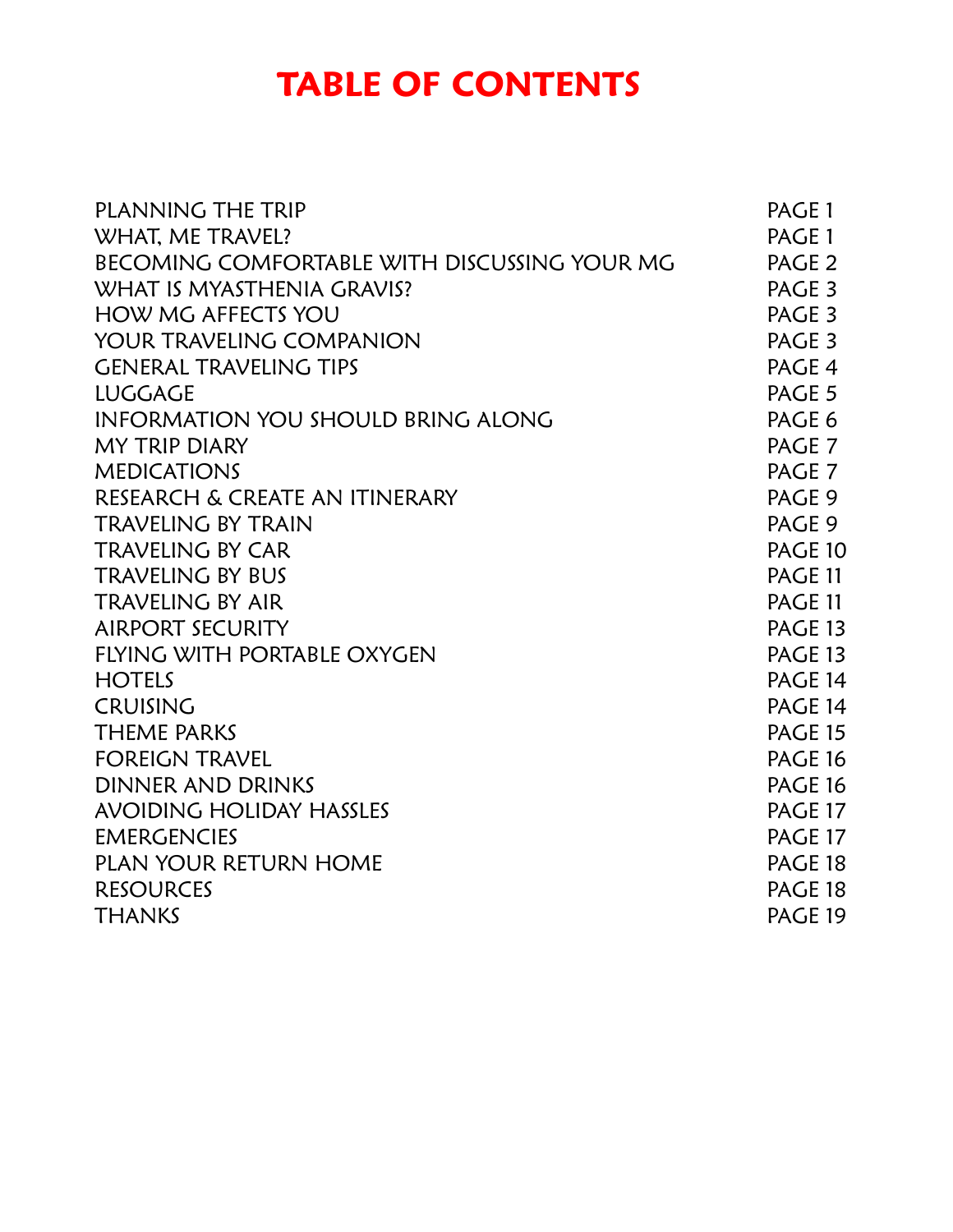#### PLANNING THE TRIP

 While living with a chronic condition like Myasthenia Gravis, you can tend to feel most comfortable in your own environment and near your physicians who know you and have your medical records at hand. But life can become more interesting when you are prepared to take a risk and travel out of your safe zone. The trick is to plan your trip while taking into consideration your Myasthenia Gravis, right down to the last detail. In that way you're prepared for any inconvenience or even a medical emergency. Being prepared can give you the sense of security you need in order to have a safe and rewarding vacation or trip to see friends or family. There may have been a time in your life when you could be more spontaneous and carefree with regard to travel, but living with a chronic disease and dealing with Homeland Security procedures at airports make careful planning a lot more practical. There's most likely no reason why long distance car travel, flying or going on a cruise can't become a reality. Hopefully, this guide will provide many helpful hints that will help make your trip one to remember. Achieving goals starts with a dream, progresses to the planning stage and ends with the satisfaction of success. If there's somewhere you've always wanted to go, start your planning process now and perhaps find the perfect traveling companion who understands and will accommodate some of your special needs.

#### WHAT, ME TRAVEL?

 There are millions of Americans living with disabilities and chronic conditions, yet their conditions do not need to hinder their ability to travel. Since the passage of the Americans with Disabilities Act in 1990, most of the barriers to disabled travelers have come down and the emergence of this untapped market is even beginning to affect attitudes and willingness to comply abroad. However, even with federal standards for accessibility, travel accommodations for the disabled and for those with special medical conditions are generally acceptable but never particularly ideal. Seats on airplanes are still uncomfortable, finding a clean bathroom on the highway is unlikely and you are not going to be able to duplicate the ease of your home environment in a hotel room or a cabin on a cruise ship. But there are a number of steps you can take to make your trip a little easier.

 There are three primary components of travel: the journey itself, accommodations (whether hotel or staying at a friend or family member's), and sightseeing or activities related to the visit. You need to plan for each stage of your trip in order to fully enjoy the trip and avoid problems or setbacks.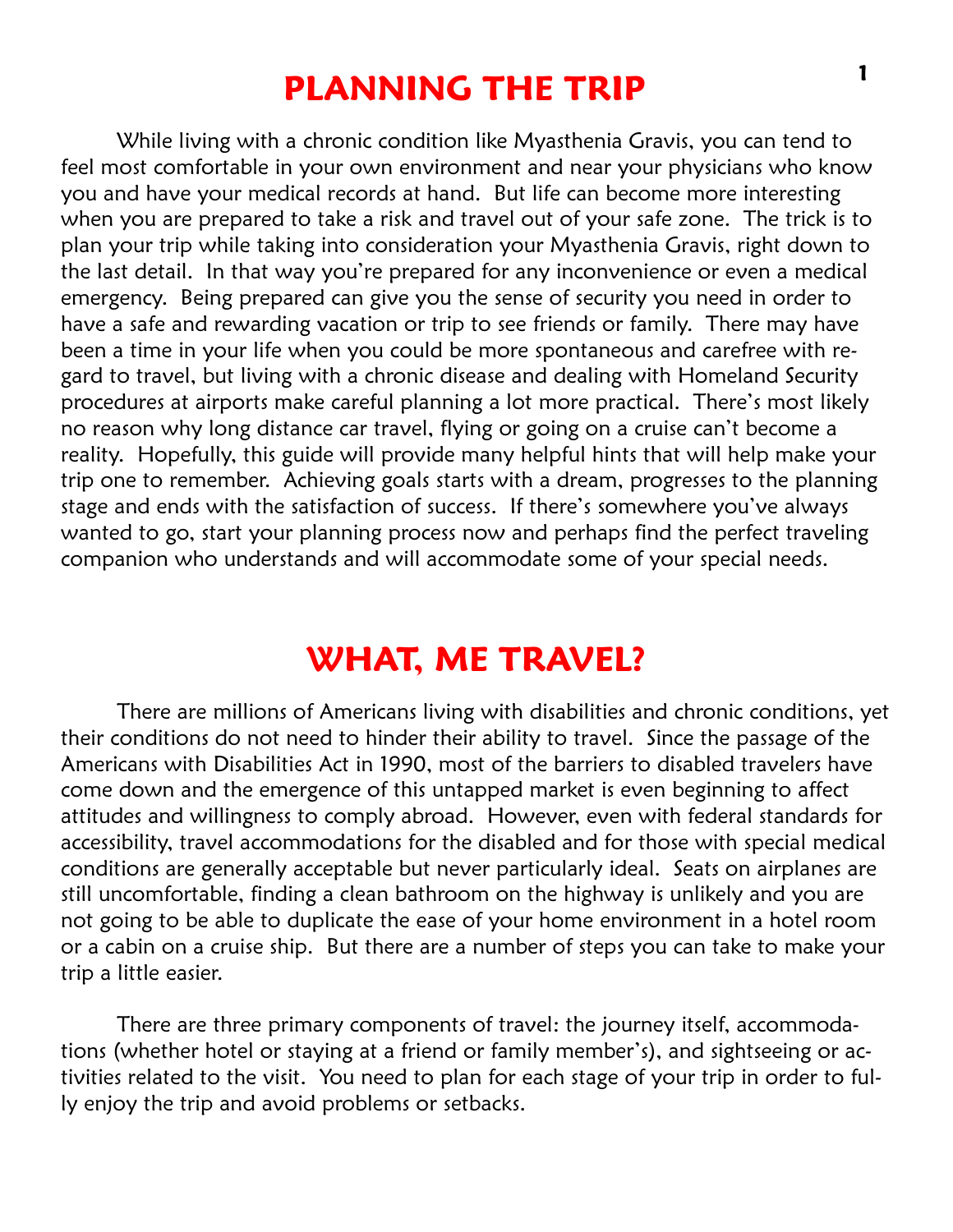## BECOME COMFORTABLE WITH DISCUSSING YOUR MG

 Most of us like to minimize our limitations. We like to have others see us in control and resilient and so when someone says, "How are you doing?", we often take it as a greeting and say, "Fine. How are you doing?" But becoming comfortable with disclosing and describing MG to those you encounter while traveling is essential. Since MG symptoms vary and can fluctuate from day to day, it is important that you can be vocal and clear about your needs. Perhaps one day you can pull your suitcase and the next, you cannot. Perhaps one day you can go to the beach and the next you must stay in an air-conditioned environment. Perhaps one day you can join the walking tour and the next, you must rest. How in the world will anyone know what you need or how you're doing, unless you tell them? Remember that most people have never heard of Myasthenia Gravis and just because your friends or family know that you have MG, doesn't mean that they understand what's going on with you. No one is a mind-reader! It's essential that you develop a short description of MG, so that you can explain to others why you may need assistance. Check out the next page for a quick explanation that you may want to use.

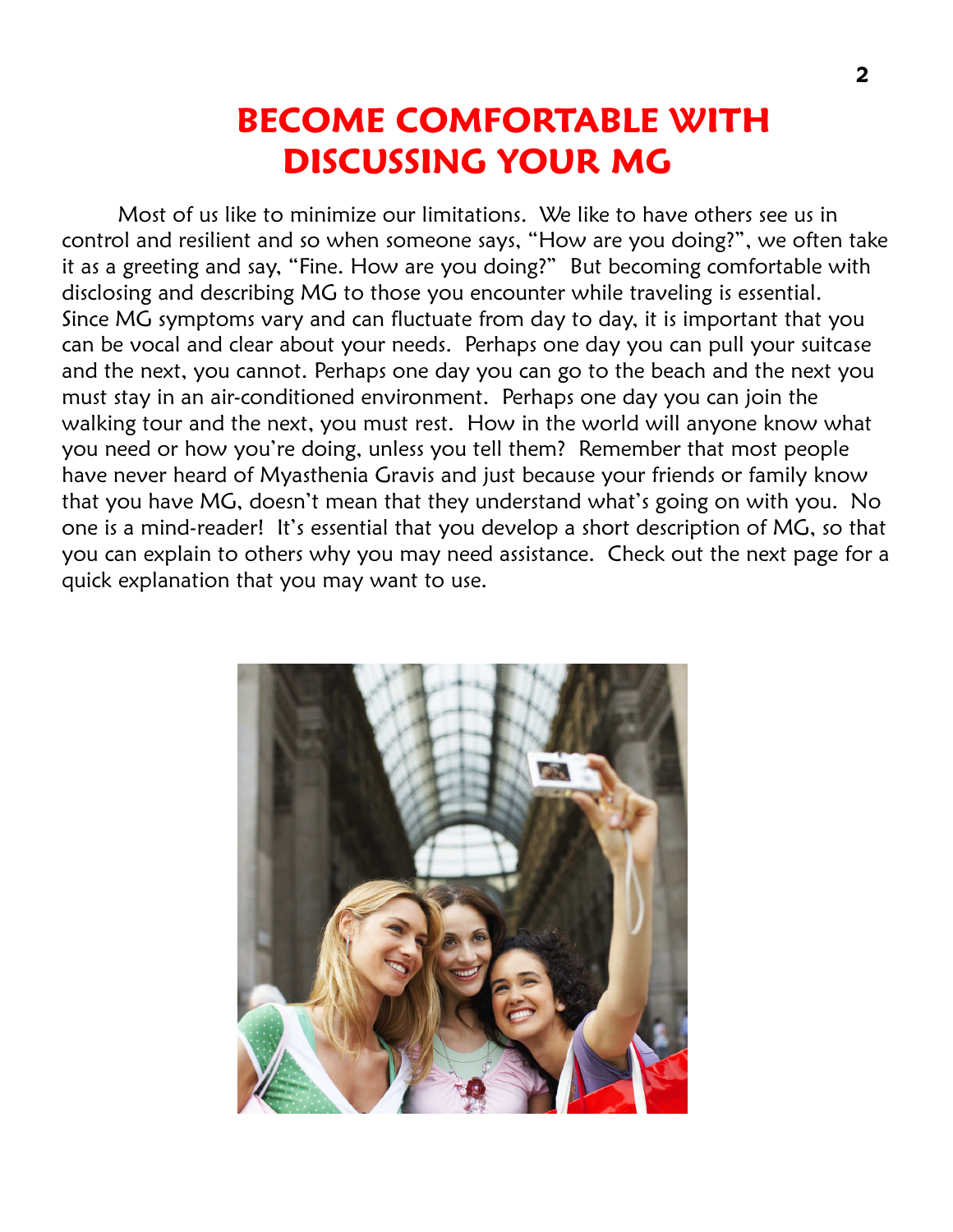# WHAT IS MYASTHENIA GRAVIS?

- Myasthenia Gravis means "grave weakness" and is an autoimmune, neuromuscular disease which causes fluctuating weakness in the voluntary muscles.
- Symptoms include fatigue, droopy eyelids, double vision, difficulty smiling, speaking, swallowing & breathing.

# HOW MG AFFECTS YOU

- Be specific regarding potential symptoms you may have so that others will know what to expect and will know how to help if necessary. For instance, if slurred speech can sometimes occur, it is important for others to know, so that this particular symptom is not confused with stroke symptoms or inebriation.
- Let others know that you have to be the one to determine what activities you can participate in and which ones are not appropriate.
- If possible, travel with someone who knows your health condition and could serve as your advocate. If family or friends are having a difficult time accepting your limitations, have your traveling companion explain.

# YOUR TRAVELING COMPANION

 When planning your trip, involve your family, friends or other traveling companion and make sure they understand that you may not be able to do everything they want to do. The most stressful part of a trip can be trying to meet someone else's expectations. Before you leave home, come to an agreement on how to handle the times you need to rest. Do you mind if they go somewhere without you one day? Are they willing to let you rest without making you feel guilty? Discuss possible scenarios and how you will handle them. Being clear enables you to relax and enjoy yourself.

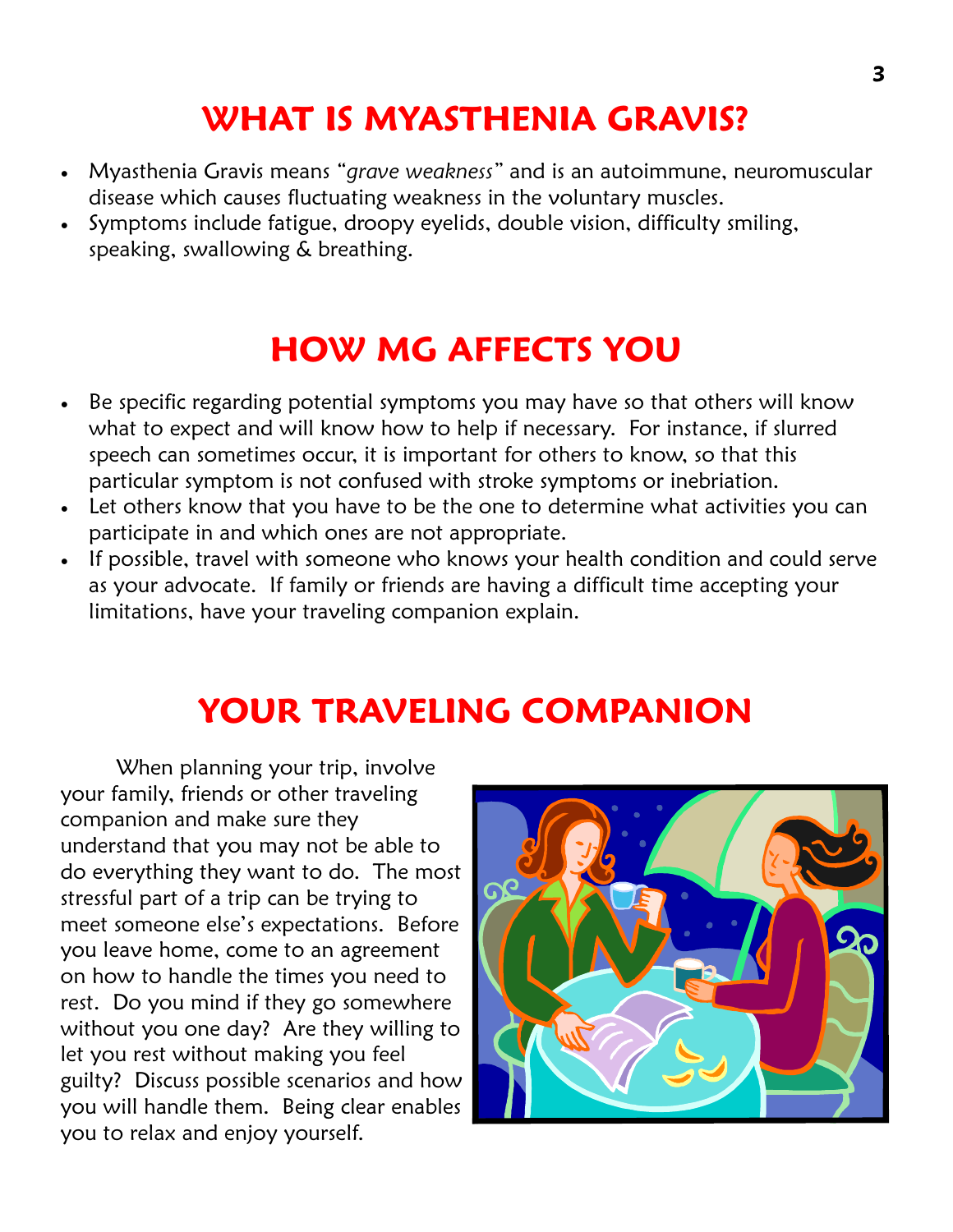# GENERAL TRAVELING TIPS

- Plan to do less than perhaps you did on past frantic or athletic journeys. Relax and smell the roses. Pace yourself.
- Avoid remote or exotic travel spots where Western style medical facilities may not be available.
- If your travel involves receiving vaccines to prevent communicable illness, BE SURE YOU DO NOT TAKE A LIVE VACCINE! Doing so can result in a myasthenic crisis and perhaps the need for hospitalization and now your trip will be delayed.
- Ensure flexibility in your plans in case of illness. In this way, plans can be changed if necessary without great loss of deposits and fees.
- Purchase trip cancellation insurance to cover your financial commitments just in case your health problems require cancellation of a trip. This insurance is available through your travel agent or private insurance companies. Cancelled airline tickets may be able to be rescheduled within 2 years after payment of a fine. Check with your airline.
- Take extra money with you on a trip to pay for additional taxi fares and other travel expenses. Subways and other inexpensive transportation options may be difficult for you.
- Download the disability license plate/parking pass application from your state's Department of Motor Vehicles website and take it to your doctor or ARNP for signature. Even if you occasionally have trouble walking, a handicapped license plate or a handicapped parking pass (displayed on your rear view mirror) can make a car trip so much easier. The pass can be used in any vehicle (rental cars, cars of friends, etc.). Most states accept plates and parking passes from other states. You can check online with the motor vehicle department for the state in question and for policies in other countries, check online for that country.
- If you're not able to participate in travel activities because of limited walking, don't hesitate to rent a power-scooter from a local medical supply store. They can deliver a scooter to a hotel, cruise ship, resort, etc. They are usually about \$50 per day.
- Try to pick a travel time not in the height of the flu season.
- Avoid crowds and coughing foreigners with new contagious bugs.
- Wash your hands frequently and pack anti-bacterial gel or wipes.
- Be careful of what you eat and use all the tourist dietary precautions. Do not eat raw or rare seafood or meat.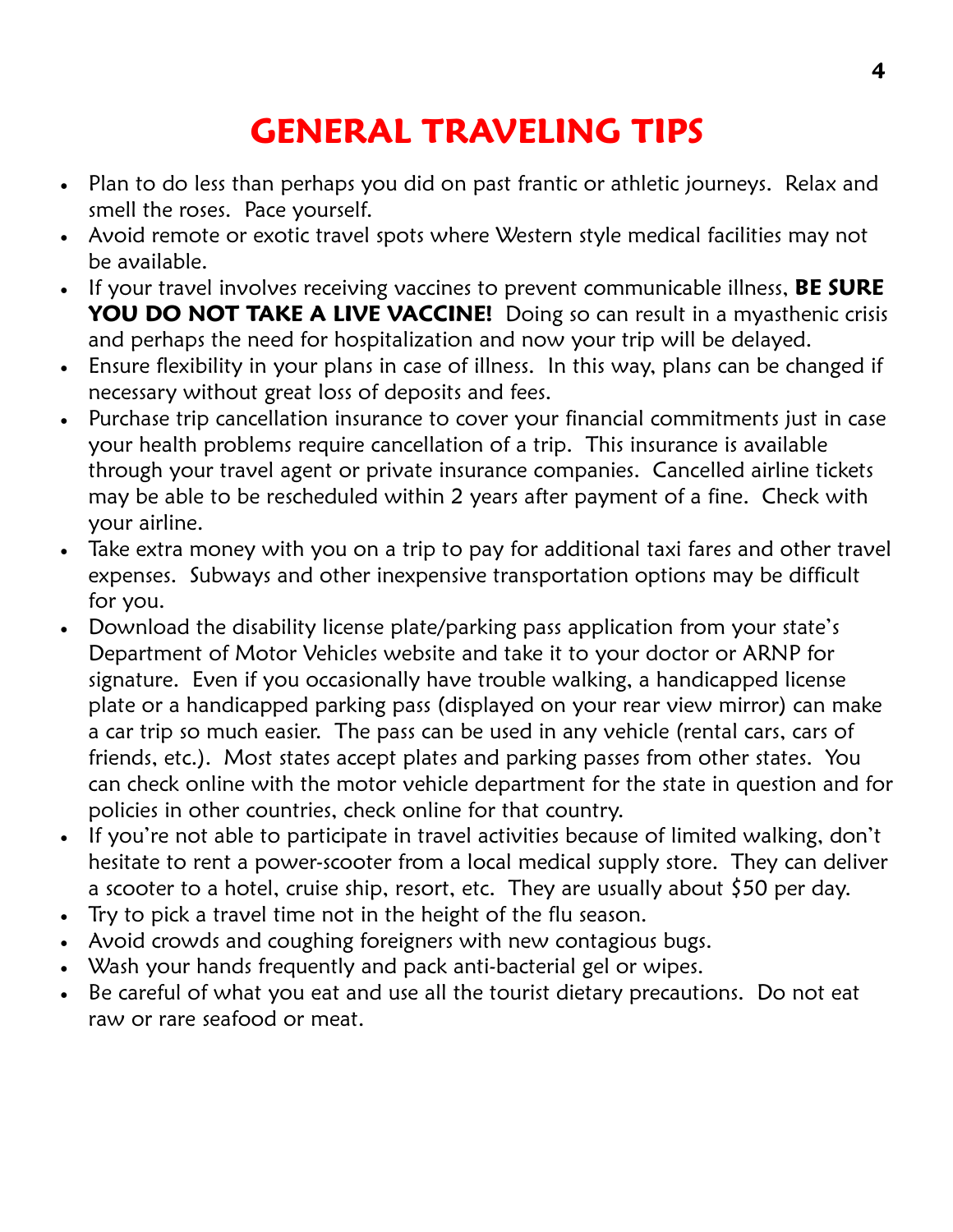- Inquire about travel insurance that would fly you back home in case of serious medical issues so that you can be treated at home.
- For essentials you need now and again, purchase a small bag with wheels so you don't have to carry it. Many of these will fit under airplane seats.





Get your clothes ready Get your money ready Then take half of your clothes And twice as much money



## LUGGAGE

 Take interchangeable clothes so that you don't need to pack so many. Only use luggage with wheels and a pull up handle so that you can easily tow it. The days of porters and redcaps are mostly gone, so basically, you are on your own. Use a brightly colored luggage tag or ribbon tied on the handle to identify it from all the others of the same color. Don't hesitate to ask a capable looking person to lift your luggage from the airport conveyor. Most people are happy to help.

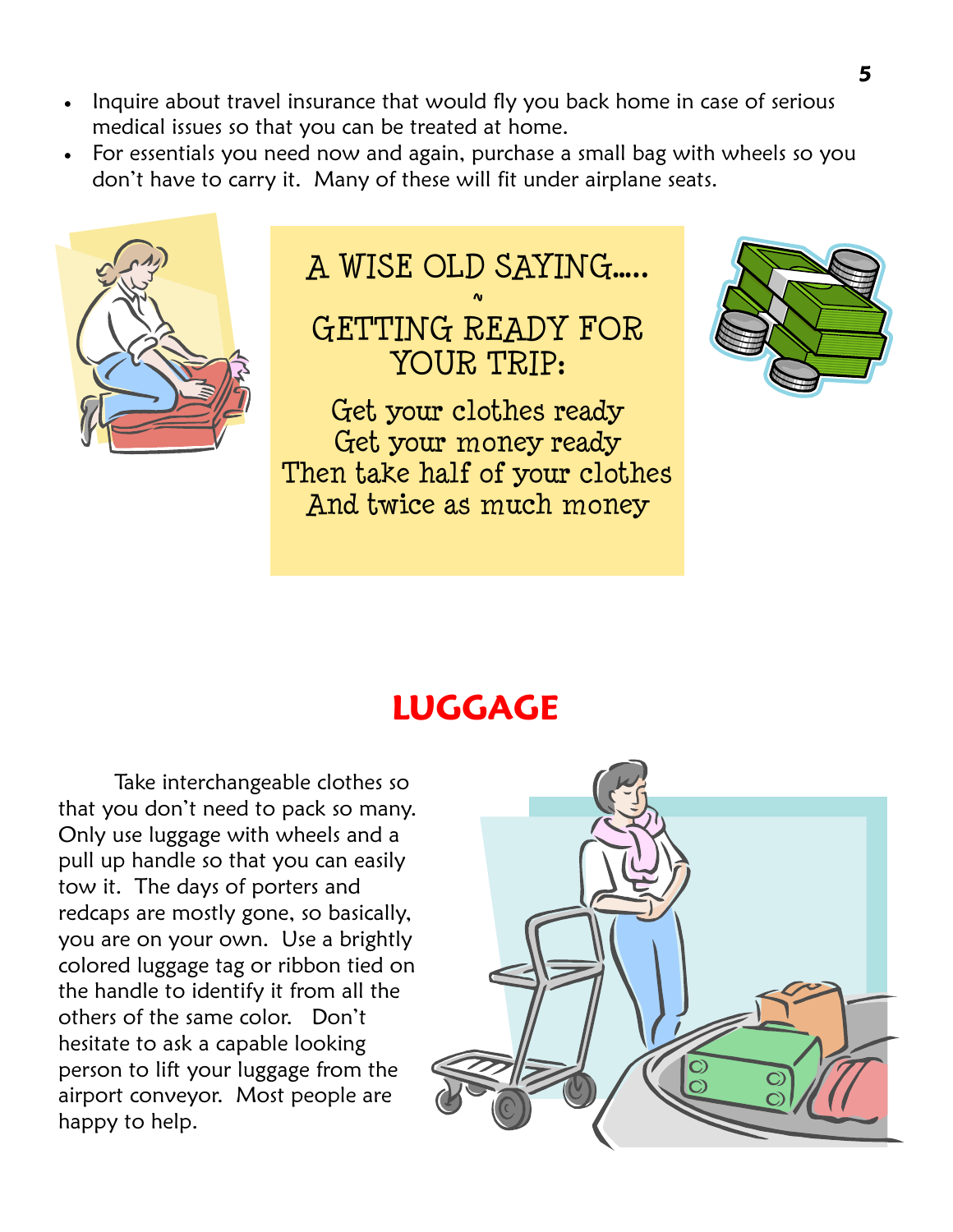# INFORMATION YOU SHOULD BRING ALONG

While we never like to think about a medical emergency, there's nothing like being prepared should one arise. Contact your physician or the local MG Association and get names of colleagues or contacts who could be called for emergency help in the area where you will be traveling. Obviously, the best prospects would be those involved in treating MG patients. If you cannot identify such physicians, contact local teaching hospitals, the local medical society or neurologists listed in the local yellow pages. How wonderful if you never need to use these contacts!

Having a MedicAlert bracelet or necklace is important, but you should have the following information with you in your wallet at all times:

- The Myasthenia Gravis Information Card which lists drugs to be avoided or used with caution in Myasthenia Gravis (if you don't have a card, ask the MGA office for one)
- Medication, dosage & frequency
- Medication & treatment contraindications
- Allergies to medication or to anything else
- Dietary supplements
- The name & contact info for your primary care physician, and your MG-treating neurologist.
- A brief medical history
- If traveling to a non-English-speaking country, create a card that says (in the language of origin) I HAVE MYASTHENIA GRAVIS: AN AUTOIMMUNE NEUROMUSCULAR DISEASE. MY MEDICAL INFORMATION IS IN MY WALLET. Should it be necessary, this card can be given by you or by your traveling companion, to EMS or other medical personnel. Print out a few of these.
- Telephone numbers of people you want notified in an emergency, such as family members and friends.



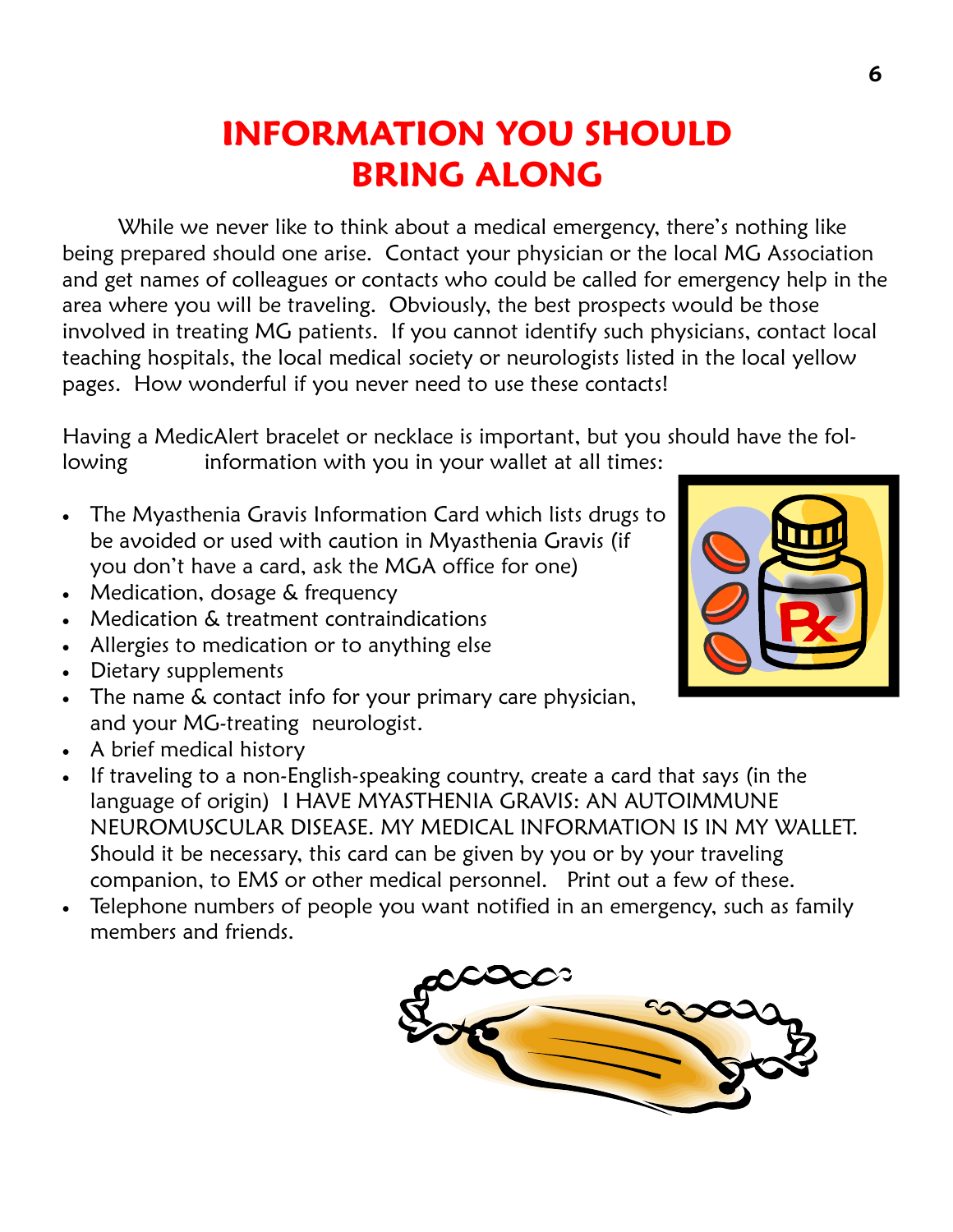# MY TRIP DIARY

 As you plan for your trip, make notes regarding what's required in your mode of travel, accommodations, who you've spoken to and their title and phone numbers,

friends/family or sights that you'll see. Make a list of what you need to bring, what needs to be packed and what needs to be in a bag that you carry, passport holder or wallet. Create a calendar with enough space to write in each detail of each day you'll be gone. Plan how much money you'll need and if anything has to be arranged at home, like a pet-sitter, mail hold, etc. Make a list of who needs to know your itinerary and how to reach you. The more prepared you are, the less stress for your wonderful trip!

# MEDICATIONS

- Carry a full supply of all your medication for the entire trip and extra if possible.
- Ask your doctor and pharmacist if they will refill early as a one-time special consideration to meet your vacation schedule.
- Some national pharmacy chains allow you to refill wherever you are nationwide because their computers are linked. Ask your pharmacist.
- Don't assume you can get additional medications while traveling. Be totally self-sufficient. Always take 2-3 days of extra medication in case you drop or spill some or in case of delayed transportation. There could also be problems with local regulations for you to get a refill.
- Just in case, have a duplicate prescription(s) with you, written in generic terms as a back up and in the country's language if applicable.
- Don't put any medications in checked luggage where it could be lost. Hand carry all your medications and prescriptions and keep them in their prescription bottles including their labels.
- In times of heightened security, you may need to prove at airport check-in that the names on your prescription bottles match your identification.
- If you need to pack syringes, carry a copy of the prescription for the syringes and other information proving medical necessity.



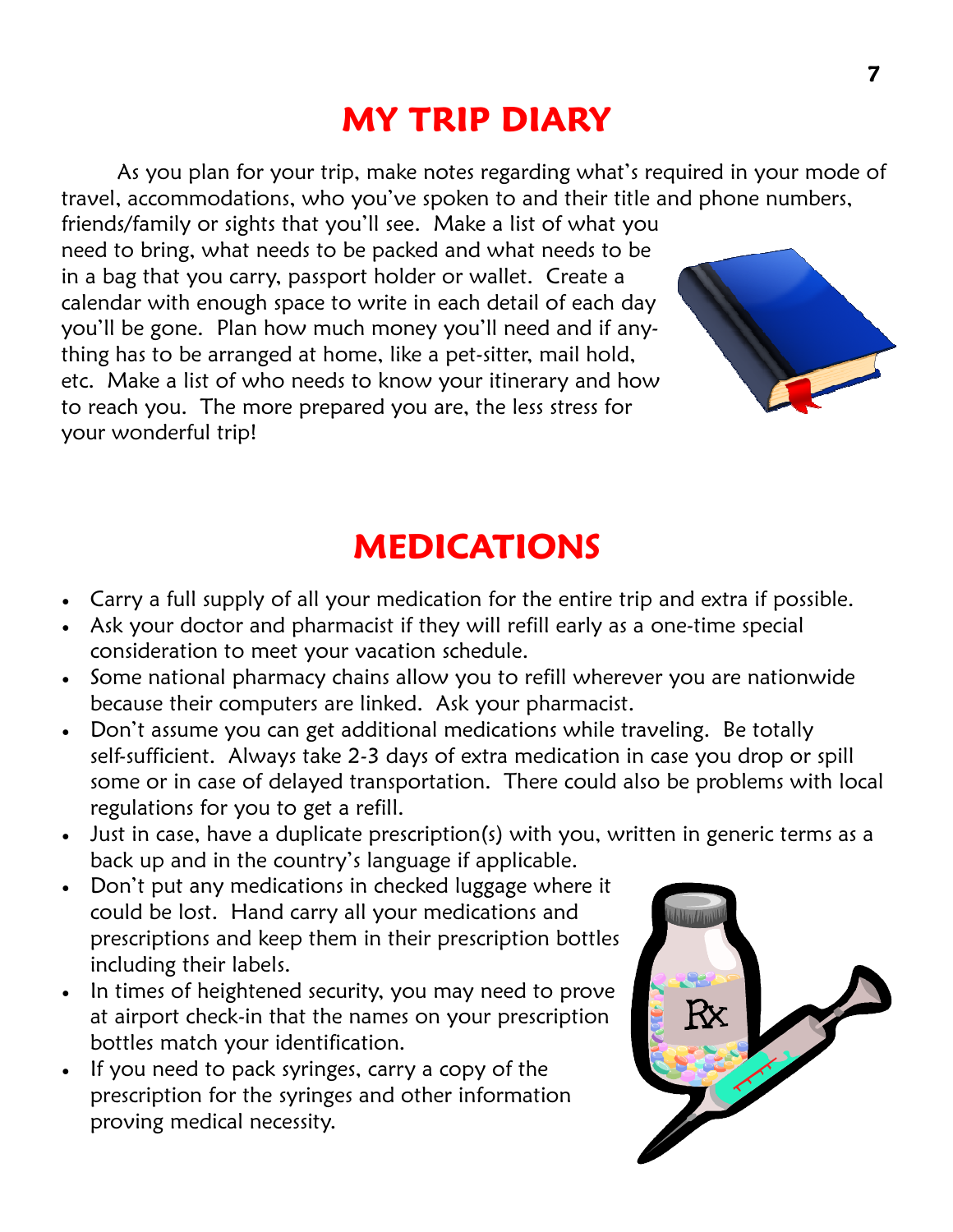- Most medications require a cool and dark environment for optimal storage. Do not store medication in your car glove compartment or in a sunny area or in the bathroom where humidity is higher.
- If you are carrying medications that require refrigeration, carry it in a small insulated cooler bag with an ice pack and wrap the bottles in a baggie or bubble wrap to avoid moisture. When traveling for more than a few hours, add ice to your cooler from another source by placing the ice in a baggie. Call ahead to your hotel and request a room that has a mini-refrigerator.
- Many medications cause photosensitivity. If you are going to a sunny destination, ask your doctor or pharmacist about your prescriptions. Bring the sun screen with the highest SPF (skin protection factor) and consider light-weight clothing which will cover you and protect exposed skin from the sun.
- If you are traveling through different time zones, ask your doctor for advice on when to change the time you take your pills, especially on the day of travel. It's important that you not skip doses nor take too much medication.
- Ask your doctor for a "standby" prescription for an antibiotic, cough medication, etc., in case you get sick while traveling. It may be easier than trying to find a doctor in an unfamiliar city.

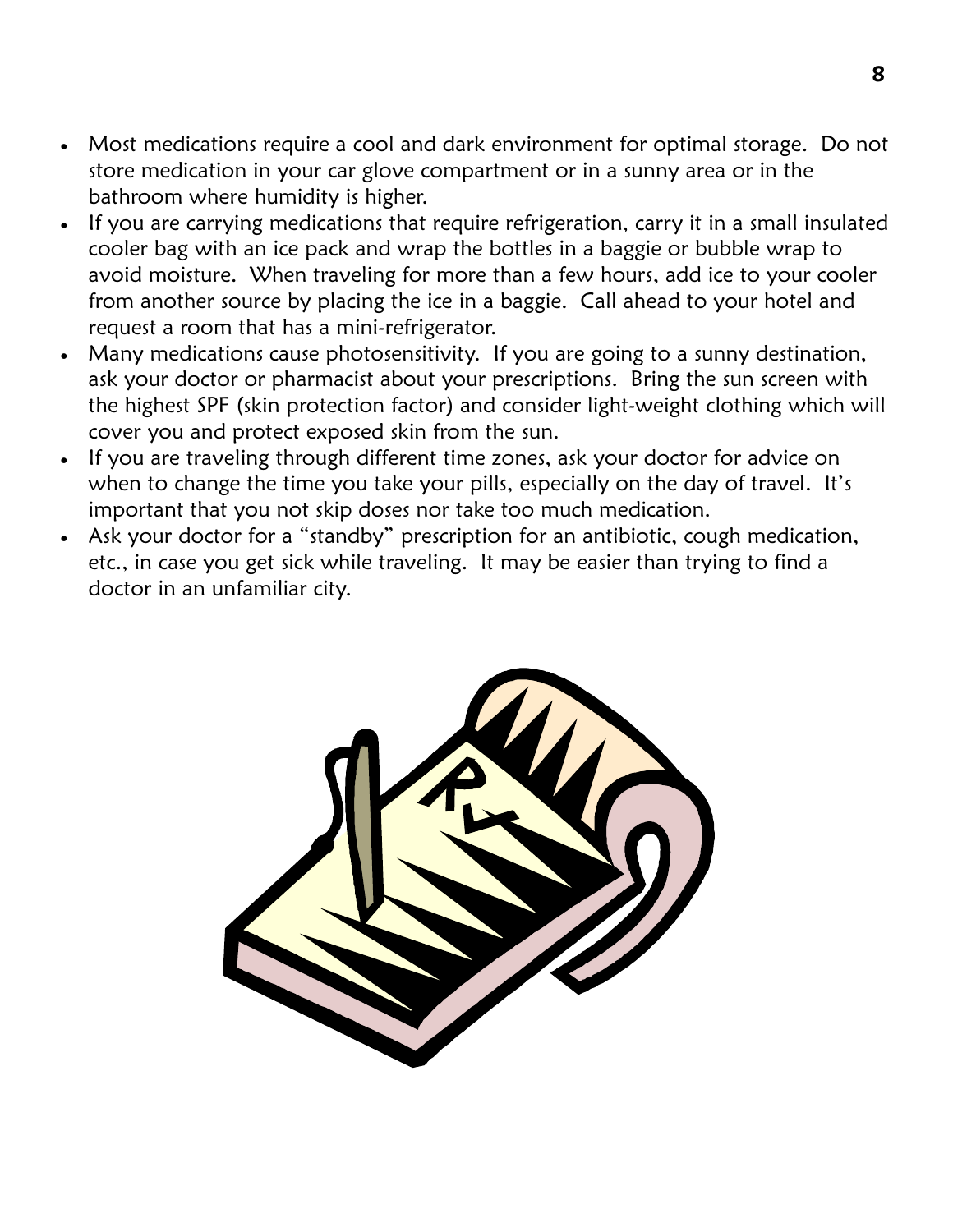## RESEARCH & CREATE AN ITINERARY

 Better safe than sorry, so research everything. Read what it says about medical emergencies on travel brochures, airlines, hotels, tours, etc. Find out if you can get your money back from a tour, cruise, flight or hotel. Print out copies of airline/hotel/ cruise/tour policies to support requests if difficult interactions occur. Policies are available online or available by calling ahead to the "Special Services" departments. Request copies of policies on the rights of passengers with disabilities. If you have mobility aids such as cane, walker, crutches, wheelchair or power chair, find out about accommodations or restrictions.

 Evaluate where you're going and what you'll be doing. Do not set unrealistic expectations for yourself. Choose a destination where you will be physically comfortable with the weather and environment. Be realistic about how much activity you can handle everyday, how many stairs to climb or distance to walk. Often advertisements for guided tours include the level of physical activity required. You might want to book your trip through a travel agent and have them do all the research regarding walking distance, number of stairs, location of elevators, etc. It is natural to want to see and do all you can with the few vacation days you have available, but if you try to do too much, you will not enjoy any of it. Schedule rest periods into your itinerary and if it is not possible to return to your hotel room/cabin, etc., at least allow yourself time to sit down in a quaint café and leisurely sip your favorite beverage while your body rests and revives. Avoid scheduling any sightseeing or family reunion the day you arrive. Traveling is tiring at best, so just settle in, rest and have a nice dinner.

#### TRAVELING BY TRAIN

 Amtrak has an online section for services for people with disabilities and special needs. Do not book a reservation online, but call so that you can make your needs known. Inquire if train personnel will be able to offer assistance. Some trains may have sleeping accommodations for people with disabilities that may be more comfortable. Ask for a seat assignment in a car that is easily accessible to the restroom and club car. Be sure and hang on to the seats and grab bars as you travel from one car to another, as trains tend to rock as they move along.

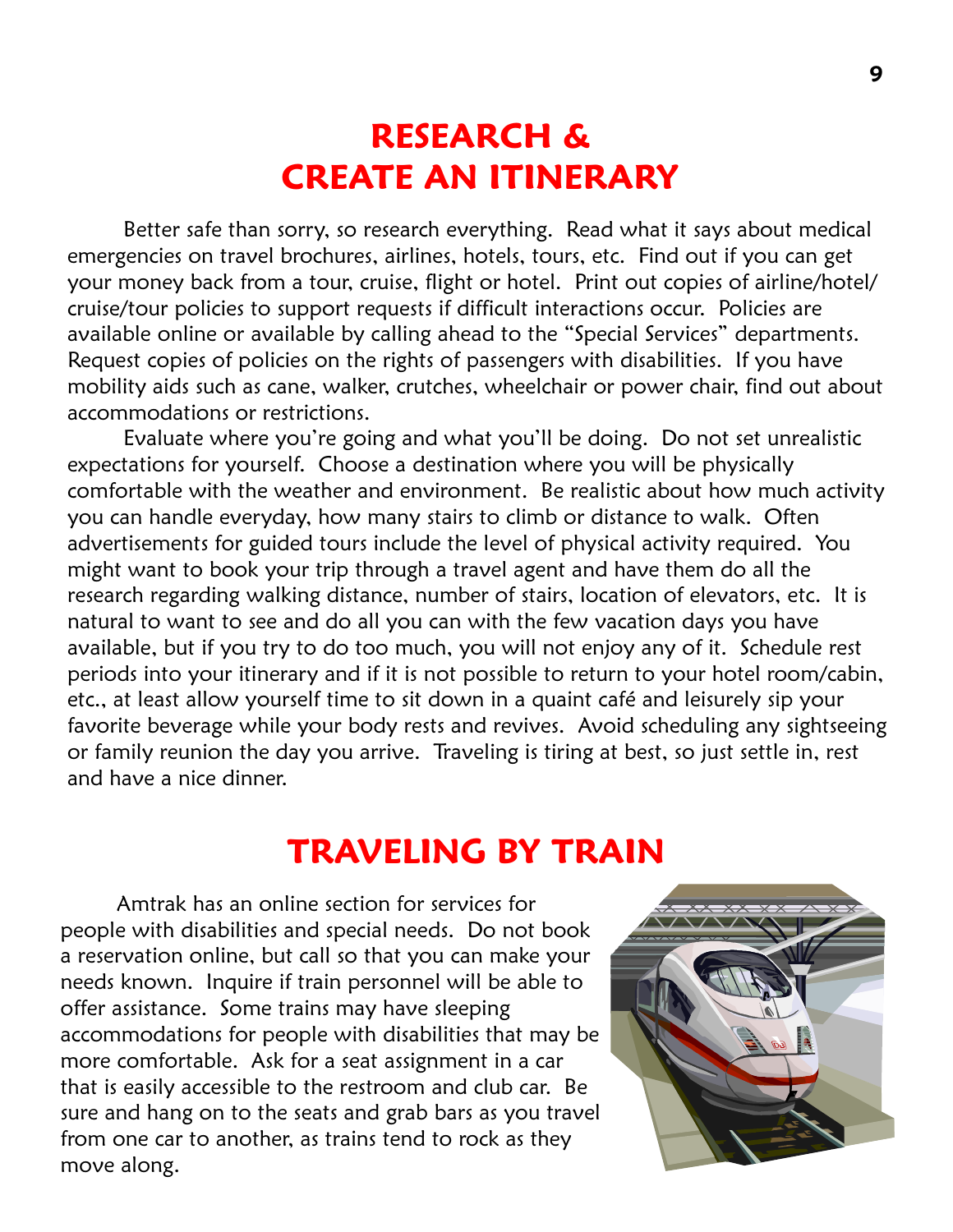# TRAVELING BY CAR

 As you plan your trip and how many miles you'll need to travel to reach your destination, consider just how long you're comfortable driving or being a passenger. Try not to restrict yourself to a timetable, as that may create unwanted stress; stress on you and stress on your relationship with your traveling companion. Besides the usual precautionary car maintenance before a trip, consider your own precautionary health maintenance. Schedule a physician appointment before your trip to make sure you're in condition for travel and have current prescriptions that will not expire while traveling; and during cold & flu season, a current flu vaccine. Despite air-conditioning, keep your prescriptions away from the car window and direct sunlight and when you leave the car, bring them with you. Plan to stop for a few minutes every hour or two. Get out of the car and stretch and walk around a little. Staying in one position too long will cause you to become stiff, increasing pain. If you're in the passenger front seat, push it back as far as you can so your legs have room to stretch out. If there is room in the car, make a comfortable spot in the back seat so you can put your feet up and recline. Try out a variety of sitting positions and note how many pillows you will need to take to keep you as comfortable as possible. If you are the driver, you can put a pillow under your left arm and a few under your right arm to provide comfortable support. Don't forget to bring a cooler for water and healthy snacks and a cell phone in case of emergency.

 Bring a recent map, use MapQuest or a GPS device and have your route planned out well so that you don't waste time and get stressed from taking a wrong turn. If you do lose your way, don't be reticent to stop and ask for directions, as it will minimize your stress in the long run.

Be aware, if you're driving alone and have trouble pumping your own gas, many large chain gas stations will display a sign indicating the availability of refueling assistance. Pull up in front of the station, beep the horn and wave your handicapped parking pass. As soon as the attendant comes out, move you car to an available gas pump.

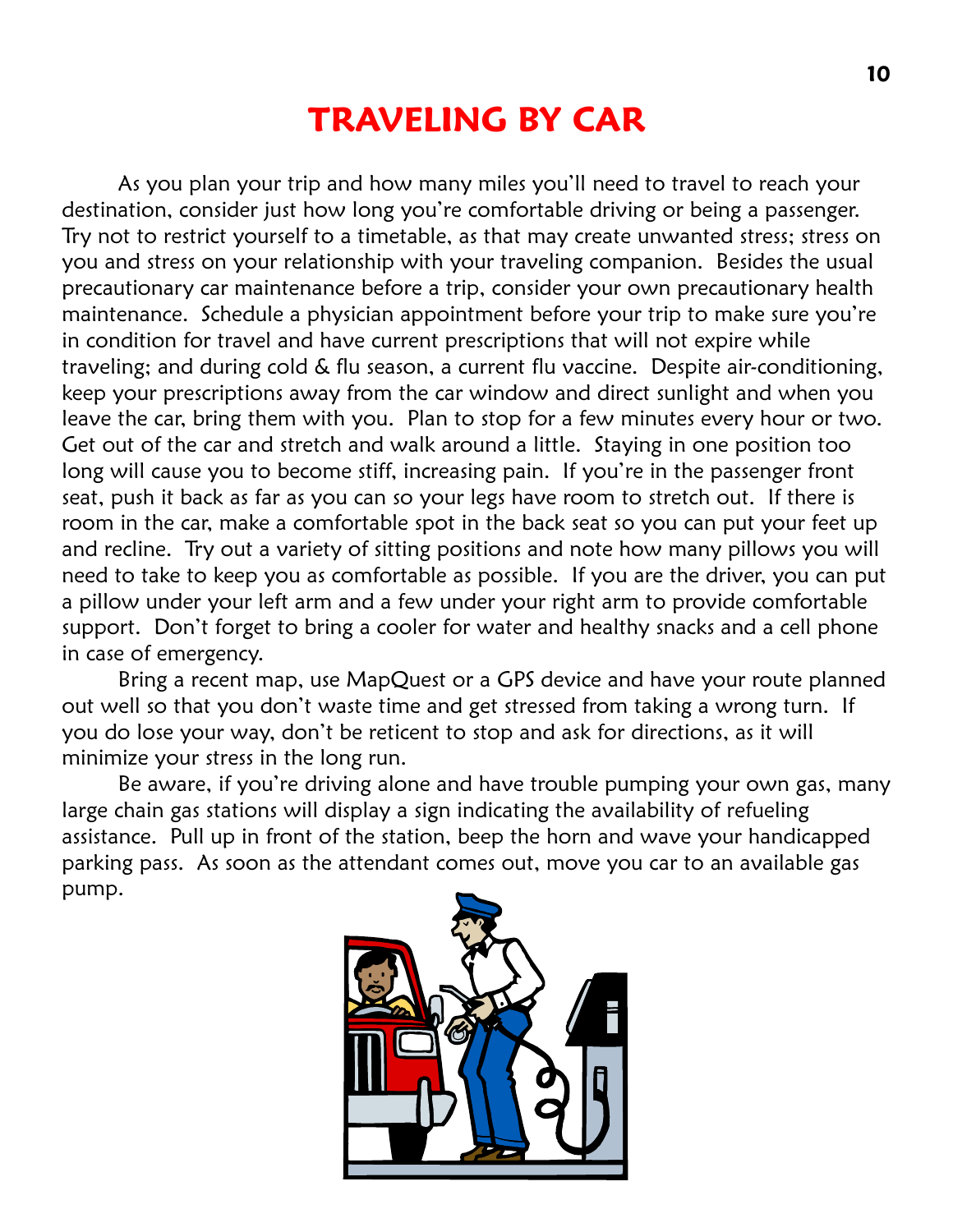## TRAVELING BY BUS

 Although more reasonable in price, a long distance bus trip may be one of the most uncomfortable means of travel. Unlike a train, you can't get up and walk around and there is no way to insure a seat will be available in the front of the bus. Walking to the restroom is a bumpy and unsettling experience as well as using the restroom. So hang on to the top of each seat as you make your way through the bus. Buses make infrequent rest stops, unless a chartered bus has a schedule to do otherwise. Schedule trips when fewer people are traveling such as mid-week; avoid too many transfers to other buses; and bring a pillow, tissue in case there's no toilet paper, snacks and water for a more comfortable trip. Call for reservations and inquire for best times to travel and any special accommodations you may need.

 Buses can be warm and stuffy, but can be over air-conditioned as well, so it is best to dress in layers. Be aware that in some foreign countries, some buses don't have air-conditioning and the bus may be so crowded that there are people standing in the aisles and there may be a goat or two along for the ride!



#### TRAVELING BY AIR

 If you are traveling by air, call the airline well in advance of your trip and tell them of your special needs and if you will be flying with a companion. Ask for the name and title of each person you speak with and record this information. Unless you are flying first class, request a bulkhead aisle seat (first seat in coach). This is the easiest seat to get in and out of and has the most leg room. But beware, this may be an exit row with extra requirements. If you have to change planes, allow yourself extra layover time so that if the flight is running a little late, you will be able to make your connecting flight without rushing. Even if you do not normally use a wheelchair, you may want to request that one be waiting for you at curbside and at the gate of each stop on your trip. Save your energy for sightseeing and other fun activities. You and your companion will be able to be in the first group to board. Get your boarding pass online to minimize the number of times you have to wait in line. Curbside check-in saves on pulling luggage through the airport and long lines. Make sure that the skycap checks all your luggage through to your final destination. As mentioned, only use luggage with wheels and do not attempt to bring it onboard. Finding an open bin close to where you sit and trying to lift it overhead can be difficult. Only carry what you absolutely need including (prescription labeled medication) and perhaps a change of clothes on board, as it will have to be stowed under your seat for take-off and landing.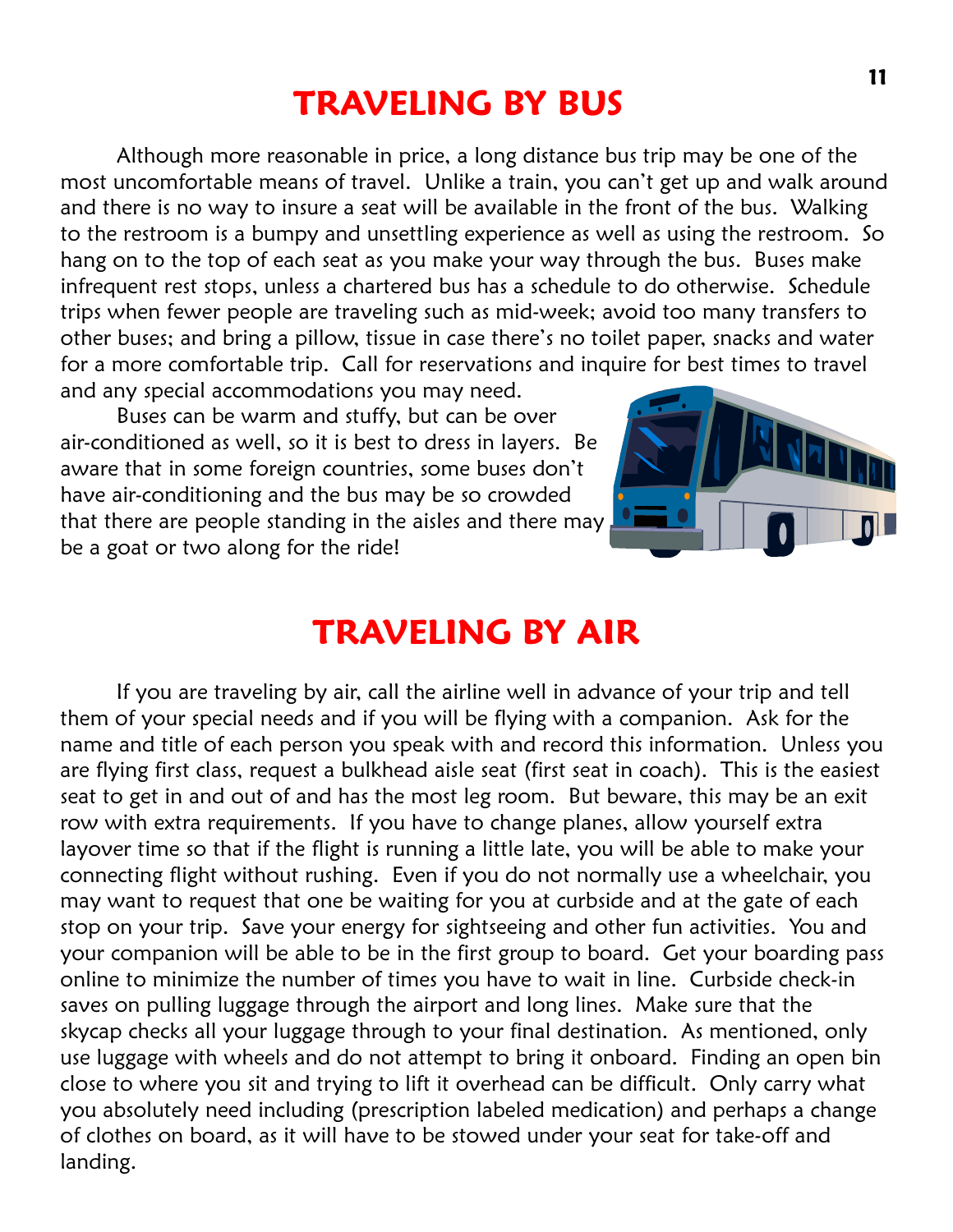In the event your luggage is lost, you will still have the medicine you need. Check with your carrier for what items and size are allowed. Lugging heavy bags through airports will leave you exhausted before you ever arrive at your destination.

 Allow extra time to get to and through the airport. If you have a wheelchair or walker, you can check it in with your luggage and arrange for wheelchair transport through your airline. If you take advantage of that service, airport personnel must push you in the wheelchair, even if your companion is prepared to do so. A tip is expected. In larger airports, roving electric carts provide transport on an unscheduled basis - just flag them down. If you have a power chair, there are specific procedures for storage. Before you call your airline for instructions, make sure you have all the specifications regarding the chair (measurements, weight, movable parts, what kind of battery, etc.) If you want to use your own wheelchair or walker in the airport and check it at the gate, make arrangements at check-in with the skycap or at the ticket counter. It can be stowed in the luggage compartment at the last minute and then brought to you when the plane lands. Just tell the check-in person that you want to "gate check" your appliance.

 Airlines in other countries have significantly different policies regarding service for people with disabilities. Some European airlines have excellent reputations for being cooperative, but others may have virtually no experience with people with disabilities. If you must fly with a non-U.S. airline, find one that is a partner with a U.S. airline, as they often have similar policies. No matter what airline you fly, don't be reticent to speak up regarding your needs. Alert a flight attendant as soon as you board instead of after take-off, when they will be busy with required tasks and with other customer requests.

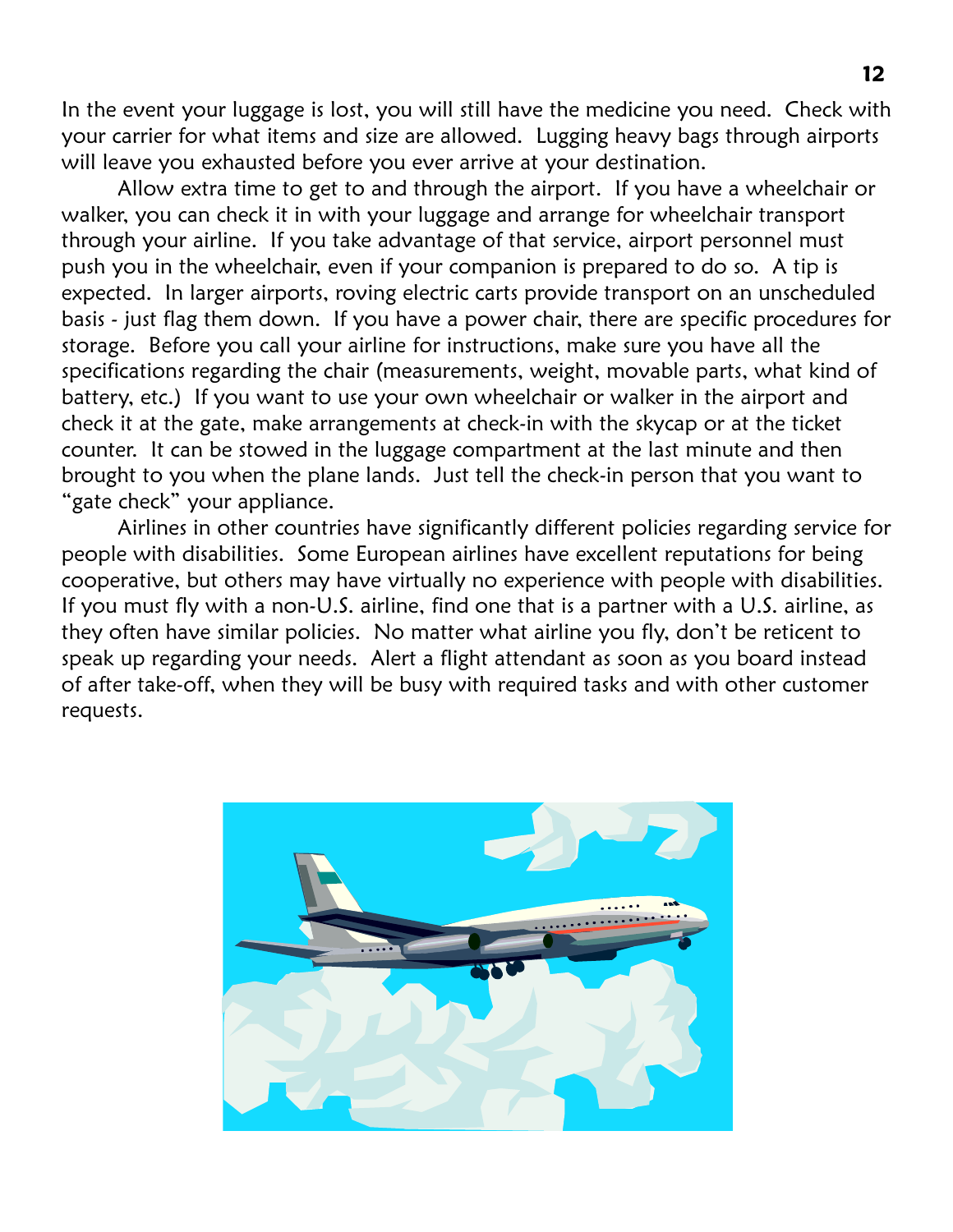# AIRPORT SECURITY

 Everyone must undergo the same security screening process, including removal of shoes. Therefore, you might want to consider what are your easiest shoes to take off and on. You might also want to consider how much jewelry you wear, since substantial jewelry will set off the screening alarm. Check online for what can be contained in your carry-on bag or on your person. Anything found that is not permitted will be confiscated. If you have had a hip or knee replacement or have a pacemaker, make sure you tell the security officer, so they will expect the alarm to sound. Often people with hip or knee replacements must undergo pat-downs, which take a considerable amount of time. If you bring an assistive device like a cane or walker and it sets off the screening alarm, then it will be subject to further screening. The limit of one carry-on bag and one personal bag (purse or briefcase) does not apply to medical supplies and/or assistive devices.

 There are rules prohibiting liquids and gels, but liquid prescription medicine with a name that matches the passenger's ticket, liquid nutritional supplements, (including a doctor's note), liquid or gel low blood sugar treatment, saline solution eye care products, etc. are allowed, but must be declared to the security agent. Toiletries such as shampoo, lotion, toothpaste, etc., must be in 3 oz. containers and be packed in a one quart baggie.

## FLYING WITH PORTABLE OXYGEN

 Check with your airline carrier for policies when making reservations and be sure and state what kind of portable oxygen system you will be bringing on board. Oxygen containers must be x-rayed by security and you must produce a doctor's letter verifying your medical need. Keep in mind that not all airlines offer supplemental oxygen service. Airlines do not provide oxygen for in-terminal use. If you are making a connection, or need to spend time at an airport before or after a flight, those oxygen arrangements must be made through an outside supplier.

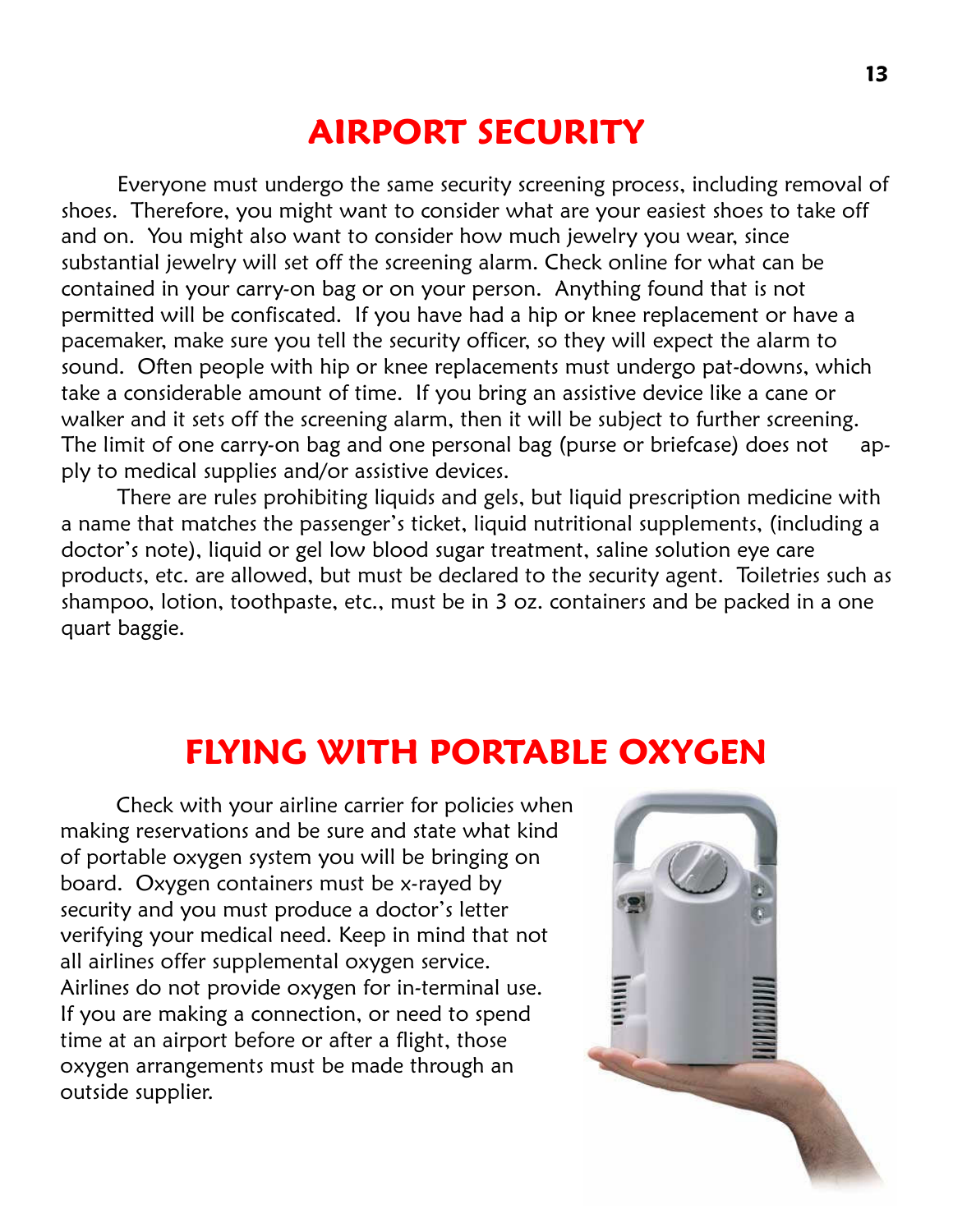#### **HOTELS**

 While most large hotel/motel chains have 800 numbers and online reservations, it is worth the extra money to call the hotel directly to make your reservations. This gives you the opportunity to ask specific questions about the actual facility in which you'll be staying and to be clear about your special needs. Ask for a room that is on the main floor or near the elevator to minimize the distance you'll have to drag your luggage or arrange for a bellhop to assist. If you've pre-arranged for a power-scooter to be delivered to the hotel for your trip, be sure and alert the hotel when it will be delivered. Specify the accommodations you need (wheelchair accessible, shower grab bars, etc.). You can ask for a shower chair to be delivered to your room to use in the

shower or to use outside of the shower to sit down and dry off. It can give you stability. Upon arrival, if you find the hotel bed uncomfortable, don't hesitate to ask for additional pillows or to even change rooms. Many hotels have actual rooms designed for a variety of disabilities and may include whirlpool tubs.

Remember that although a hot bath may initially feel great after a long day of sightseeing, prolonged soaking in hot water can cause fatigue related to your MG!



#### CRUISING

 There are no official regulations according to the Americans With Disabilities Act that apply to cruise ships. Which means that cruise ships that carry a foreign flag are not required to adhere to minimal standards. However, cruise lines know what a big market the disabled are and so it is realistic to think that, whatever the medical issue, the cruise line will accommodate.

 Whether you book your cruise through a travel agent or through the cruise line reservation agent, tell them about Myasthenia Gravis and your condition. Don't be shy about requesting a cabin designated for those with disabilities as they will be located closer to elevators. Check your medical insurance provider to see if visits to the ship's infirmary are covered. If not, take out a travel insurance policy that does reimburse. Ask for a ship's map and locate the infirmary so, if necessary, you will know how to get there. Feel free to introduce yourself to the ship's doctor.

 Depending on the size of the ship and the weather, the motion of the ship can make some people feel uneasy, but with Myasthenia Gravis, the feeling may be intensified. Speak with your doctor before you take your trip and discuss a motion sickness medication that will be safe for you to take with you. Dramamine is available over the counter and so are motion-sickness-wrist-bands. Ginger tablets and ginger teas are available at health food stores and are a good alternative to motion-sickness medication.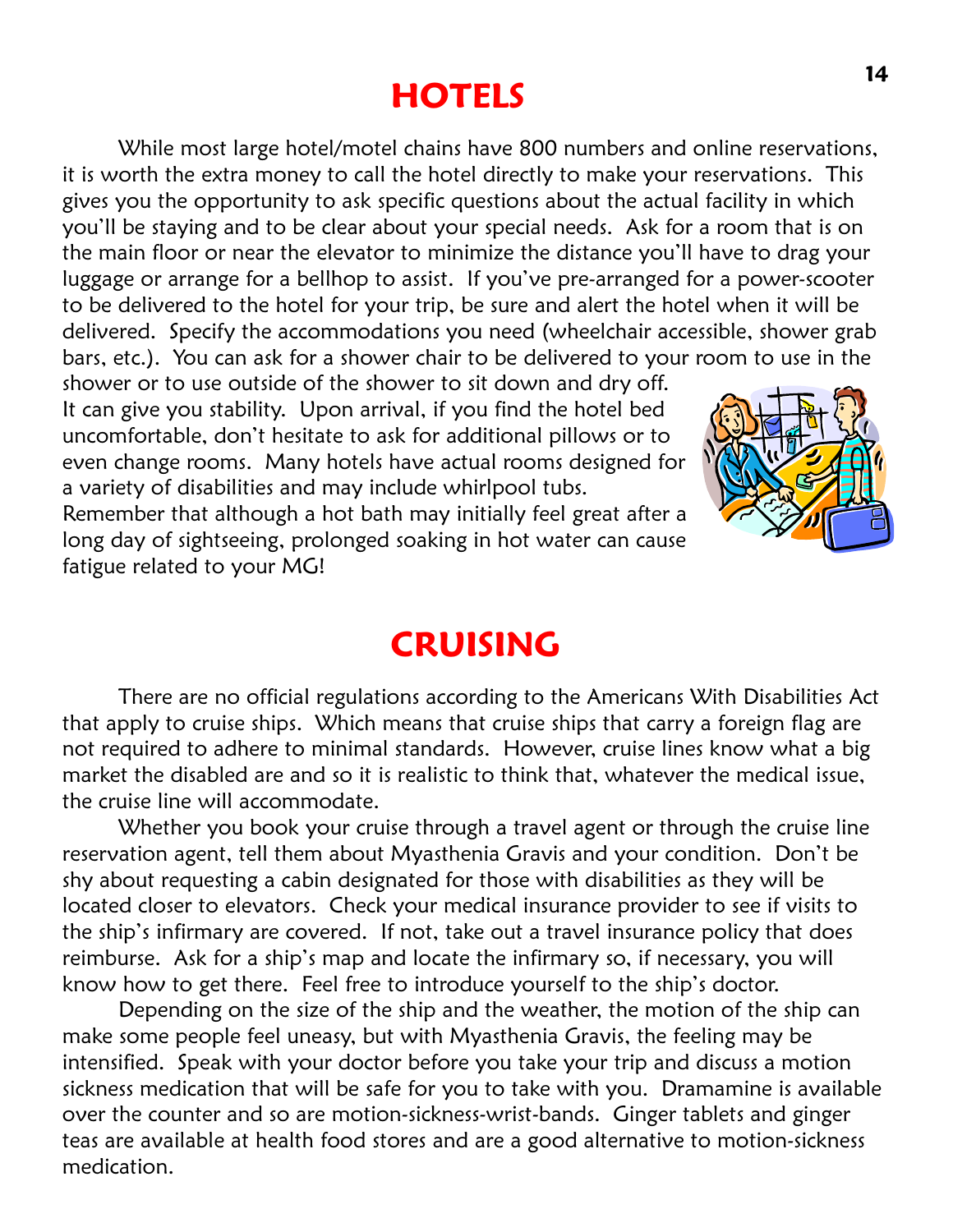Shore excursions are a thorny subject. Don't be afraid to pin down the ship's expert shore excursion staff and ask which specific trips are appropriate if you have a walking, step-climbing or wheelchair challenge. Remember that some ports, particularly foreign ones with ancient cities, may not be disabled-friendly (no curb cuts, narrow sidewalks, uneven streets, steep steps and cobblestones).

 Most cruise ships are owned by foreign countries. On the ship and on-shore, protect yourself from contaminated or bacteria laden water, by always drinking bottled water. Make sure that the cap is still attached to the ring. To ensure the water bottle has not been refilled, always open it yourself! Remember that many fresh beverages include water. Inquire about how your coffee is made and how your favorite mixed alcoholic beverage is made. You don't want to spend your precious cruise on the bathroom floor.

Check with your cruise line and cell phone company about being able to make or receive calls on your cell phone. Even if you bring your own laptop, some cruise lines charge for Internet usage.

 Each cruise line has different guidelines for passengers who require oxygen. Before making a reservation check for your ship's requirements.



#### THEME PARKS

 Most U.S. theme parks and large tourist attractions are well designed to accommodate special needs. Even if you never use a wheelchair in your daily life, consider renting a wheelchair or scooter at theme parks. You don't want to wind up on the opposite side of the park and unable to walk back. At most attractions, if you are in a wheelchair, you and those accompanying you can go right in without waiting in line. You will be able to do a lot more and suffer a lot less. Remember to prepare for sun exposure and drink a lot of water.

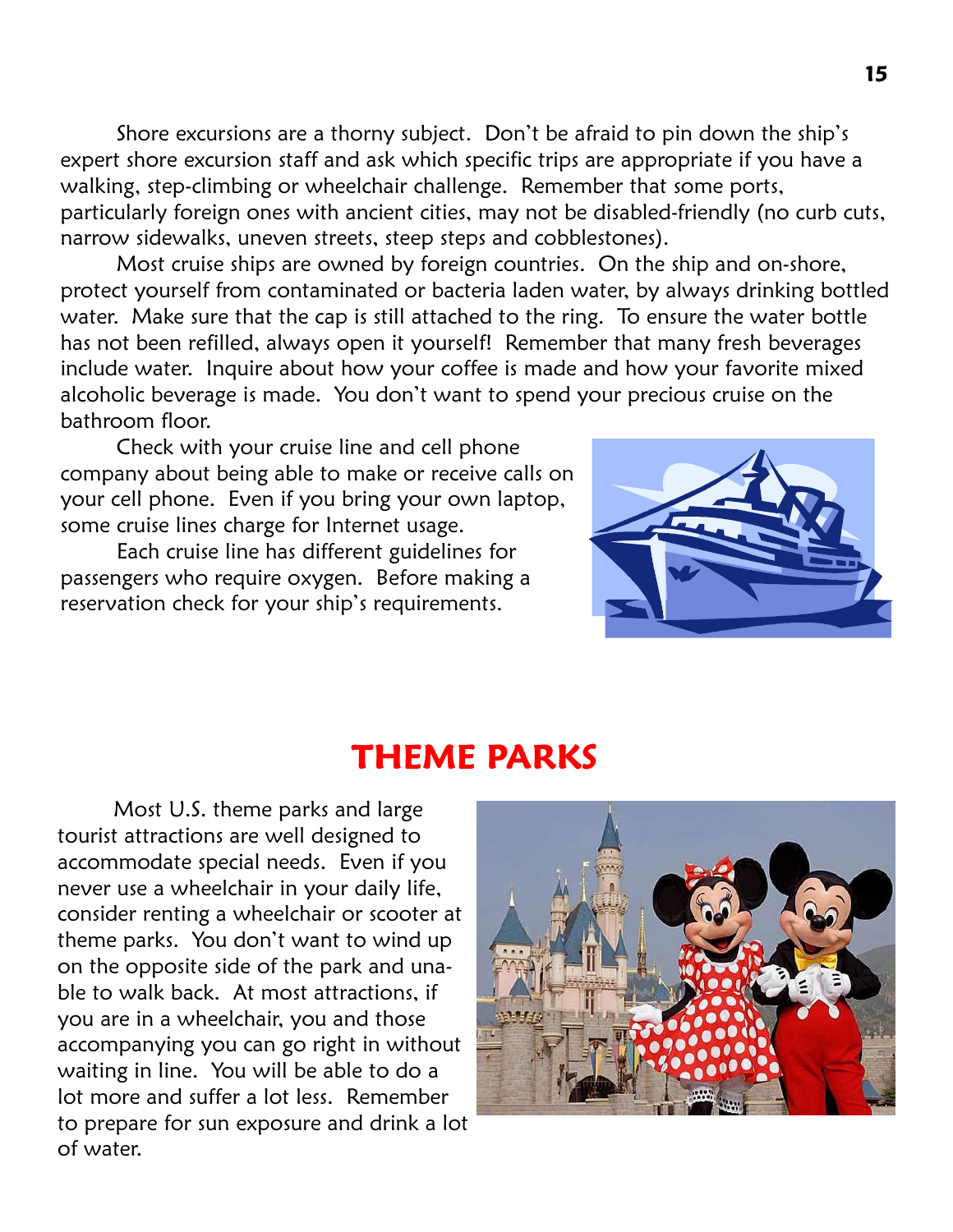# FOREIGN TRAVEL

 Where possible, locate MG contacts in the country you intend to visit. MGFA (The Myasthenia Gravis Foundation of America) has a limited list of these available upon request. Contact your travel agent, the local embassy or consulate for help finding doctors or hospitals that practice Western style medicine or contact a local teaching hospital. The International Association for Medical Assistance to Travelers can provide general information and lists of physicians that speak English. Ensure you have adequate health insurance in effect while you are on your trip and always check with your insurance company that you are in fact covered in a foreign country. You may find that you need to purchase supplemental insurance.

 Please read the information provided about drinking water and beverages under CRUISING on the previous pages. In addition and for obvious reasons, be careful about buying food from street vendors. A case of dysentery can not only ruin your trip, but can result in hospitalization.

 Check with your cell phone provider to see if you will be able to make or receive calls.

Make sure you know how to say "HOSPITAL or EMERGENCY" in the language of the country in which you are traveling:

| Emergencia = $Spanish$ | Urgenza = Italian   |
|------------------------|---------------------|
| Nosokomio = $Greek$    | Crise = $French$    |
| Beit holim = Hebrew    | Byouin = $Japanese$ |

#### DINNER & DRINKS

 It's your vacation and you want to have a good time. So much of our sociability revolves around eating and drinking alcoholic beverages. So, before you embark on

your trip, discuss with your doctor what amounts of rich foods and alcohol are reasonable for you. Although people around you may encourage you to have another slice or take another drink, remember that you don't want your vacation to be spoiled because of illness. When you or someone else wants to make a toast, drink water or a soft drink. Remember that mixing alcohol with your medications can cause negative reactions.

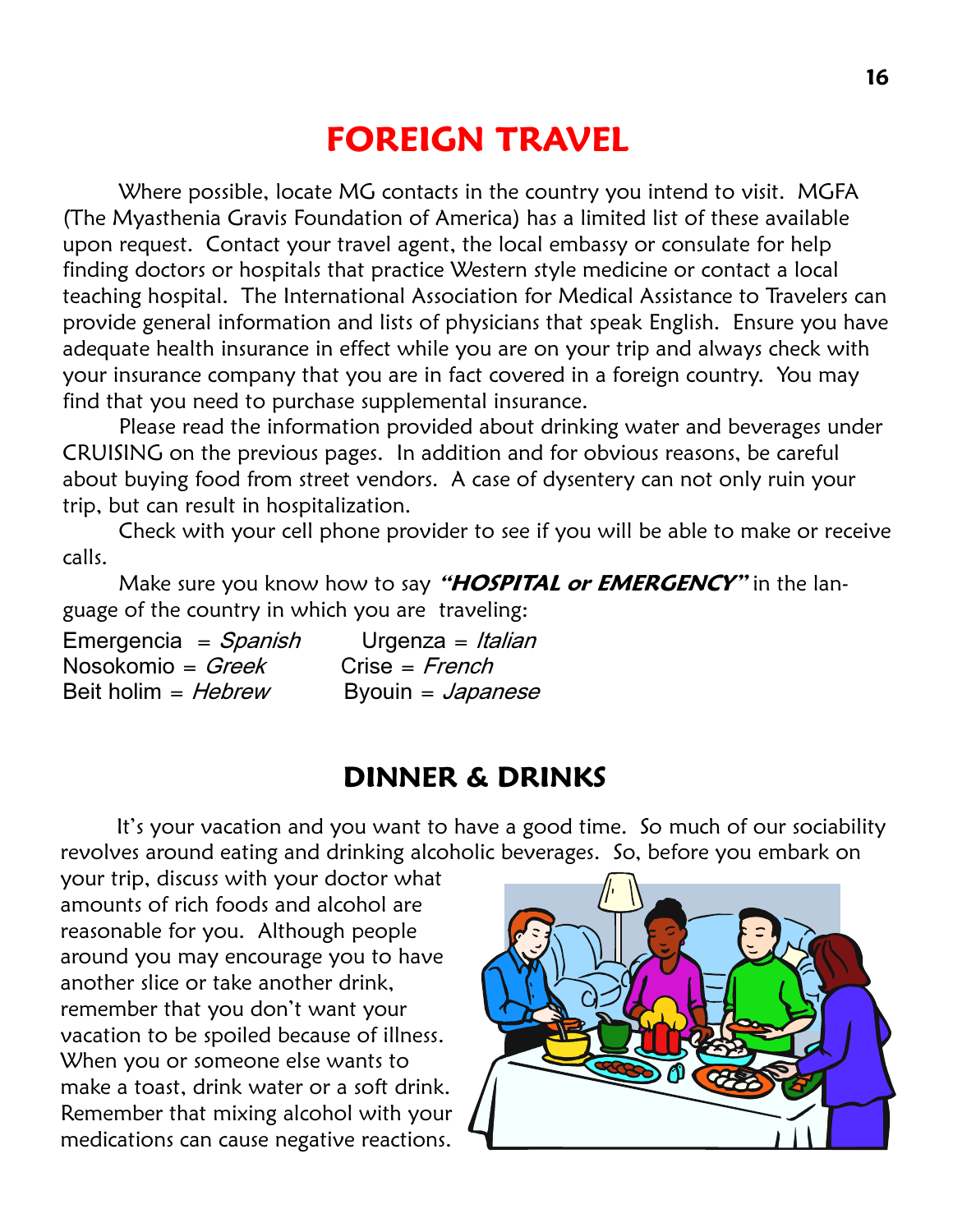# AVOIDING HOLIDAY HASSLES

 Going on a trip at holiday time can be a huge hassle for the most hearty of travelers let alone for someone with mobility problems. Overcrowded roads, planes, weather delays, etc. can make you want to stay home, but if you want to bite the bullet and share the season with friends and family, there are some ways to help ensure the smoothest transit possible.

 Schedule your traveling days for days that the rest of the world isn't traveling. Slide

your traveling plans forward or back a day to avoid a travel crunch. If you plan on flying, try to book non-stop flights as they cause the least problems. Connections can cause a missed flight. Flights that leave first thing in the morning are less likely to have delays and of course, arrive at the airport extra early.

 Airlines often cut carry-on limits to a single bag during the heavy holiday season, but equipment necessary for a disabled traveler does not count against this limit.

 If you're thinking about Amtrak, trains do fill up and delays aren't uncommon. However, the trade-off for the slower speed of travel is an often more comfortable trip.

 For those planning on braving the freeways, try to leave either very early or very late so as to avoid as much traffic as possible. Because of oncoming headlight glare, many drivers find traveling at night unpleasant, but for those living with Myasthenia Gravis, night driving may be dangerous. Even if you're the passenger, the glare of oncoming lights may be unsettling. You may want to map out alternate routes in case you run into unexpected traffic or road closures. Don't forget your cell phone and emergency car kit!

# EMERGENCIES

 Use your imagination and plan for every possible thing that could go wrong. Sure, it sounds like you're taking all the fun out of the trip, but in fact....it's your own personal insurance. Always determine a place that you and your companion, friends or tour will meet if you get separated. Read everything you can to provide for a safe and interesting trip. Your health always comes first and second is having a marvelous time!



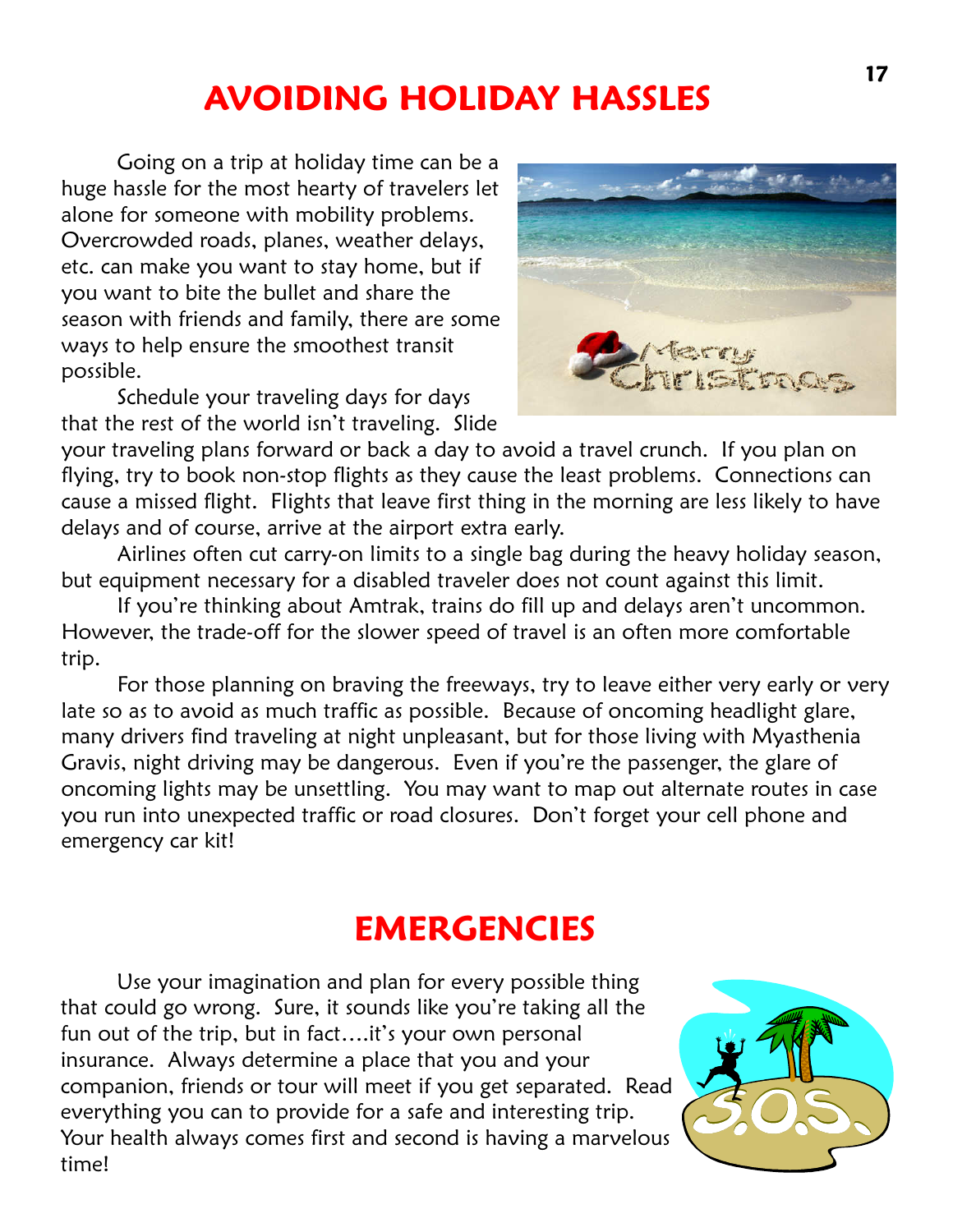# PLAN YOUR RETURN HOME

 If possible, plan at least one day of rest after you return home before going back to work or resuming other activities. While a trip can be enjoyable, rewarding and even thrilling, it can also be exhausting. No need to unpack the second you return home. Give yourself a break and when you feel relaxed, then unpack. If you received extraordinary service from a hotel, airline, tour, cruise ship, etc. and if you feel inclined, email or write a letter stating your appreciation (especially related to your MG) and mention the names of those that offered services or kindness. Expressed appreciation helps to maintain services related to serving those with disabilities.

## RESOURCES

#### Able To Travel

Website that has services & useful tips & will actually book your trip for you www.abletotravel.org or (888) 311-3635

#### Travelers With Disabilities & Medical Conditions:Medications

The Transportation Security Administration (TSA) has a helpline for travelers with disabilities and special medical circumstances. The helpline provides specific information on security procedures at airports. If a traveler is asked to submit to a full-body scan he/she can undergo a pat-down instead, which includes agents using their hands to check sensitive areas of the body. You can call TSA toll free at 1-855-787-2227 before you travel to learn about screening policies, procedures and what to expect at the security checkpoint. If you call 72 hours before your trip, TSA will coordinate checkpoint support with a TSA Customer Service Manager located at the airport when necessary. www.tsa.gov/travelers/airtravel/specialneeds/editorial\_1059.shtm

#### Airline Travel With Oxygen

http://www.portableoxygen.org/flyingwitho2.html

#### Travel With Chronic Fatigue

http://chronicfatigue.about.com/od/copingstrategies/a/travel.htm

#### Real-time Airline Access Hotline

A toll-free hotline is available seven days a week 7am - 11pm EST to provide assistance on the spot or for upcoming trips and can be a great resource if and when difficulties arise. Voice (800) 778-4838 or TTY (800) 455-9880

#### Just GOOGLE Traveling With Disabilities and you'll find hundreds of websites!